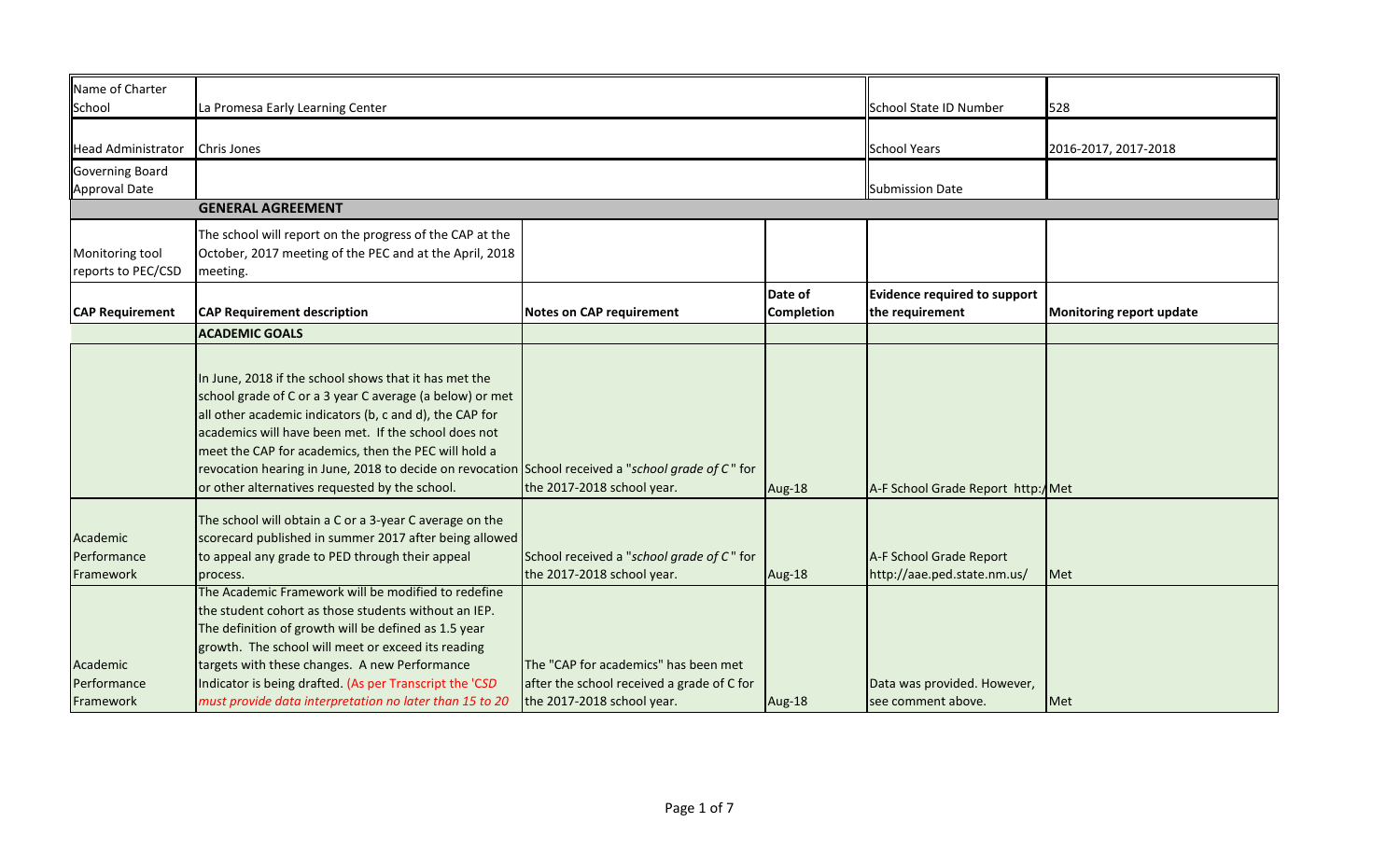|                                      | <b>GENERAL AGREEMENT</b>                                                                                                                                                                                                                                                                                                                                                                                                                                                                                                                                                                                        |                                                                                                                  |        |                                                   |     |
|--------------------------------------|-----------------------------------------------------------------------------------------------------------------------------------------------------------------------------------------------------------------------------------------------------------------------------------------------------------------------------------------------------------------------------------------------------------------------------------------------------------------------------------------------------------------------------------------------------------------------------------------------------------------|------------------------------------------------------------------------------------------------------------------|--------|---------------------------------------------------|-----|
| Academic<br>Performance<br>Framework | The Academic Framework will be modified to redefine<br>the student cohort as those students without an IEP.<br>The definition of growth will be defined as 1.5 year<br>growth. The school will meet or exceed its math targets<br>with these changes. A new Performance Indicator is<br>being drafted.                                                                                                                                                                                                                                                                                                          | The "CAP for academics" has been met<br>after the school received a grade of C for<br>the 2017-2018 school year. | 18-Aug | Data was provided. However,<br>see comment above. | Met |
| Academic<br>Performance<br>Framework | The school will meet or exceed its WIDA goal                                                                                                                                                                                                                                                                                                                                                                                                                                                                                                                                                                    | The "CAP for academics" has been met<br>after the school received a grade of C for<br>the 2017-2018 school year. | 18-Aug | Data was provided. However,<br>see comment above. | Met |
|                                      | The school will provide the raw data to CSD within three<br>days of the close of the window for the last testing<br>period. The CSD must provide the data interpretation by<br>no later 10 working days from the date the School<br>provides the data. If not analyzed and reported to the<br>School by the deadline, then the School's assessment<br>will be binding on the CSD. If there is a disparity<br>between the results from CSD and the results identified<br>by the school, then a third party will be hired to review<br>the results, at the school's cost, and jointly selected by<br>the parties. | The "CAP for academics" has been met<br>after the school received a grade of C for<br>the 2017-2018 school year. | Aug-18 | Data was provided. However,<br>see comment above. | Met |
|                                      | Raw, student level short cycle assessment data for<br>the current year and 2015-2016, the first year the school after the school received a grade of C for<br>was under contract.                                                                                                                                                                                                                                                                                                                                                                                                                               | The "CAP for academics" has been met<br>the 2017-2018 school year.                                               | Aug-18 | Data was provided. However,<br>see comment above. | Met |
|                                      | Raw, student level WIDA data for the current year<br>b.<br>and 2015-2016, the first year the school was under<br>contract.                                                                                                                                                                                                                                                                                                                                                                                                                                                                                      | The "CAP for academics" has been met<br>after the school received a grade of C for<br>the 2017-2018 school year. | Aug-18 | Data was provided. However,<br>see comment above. | Met |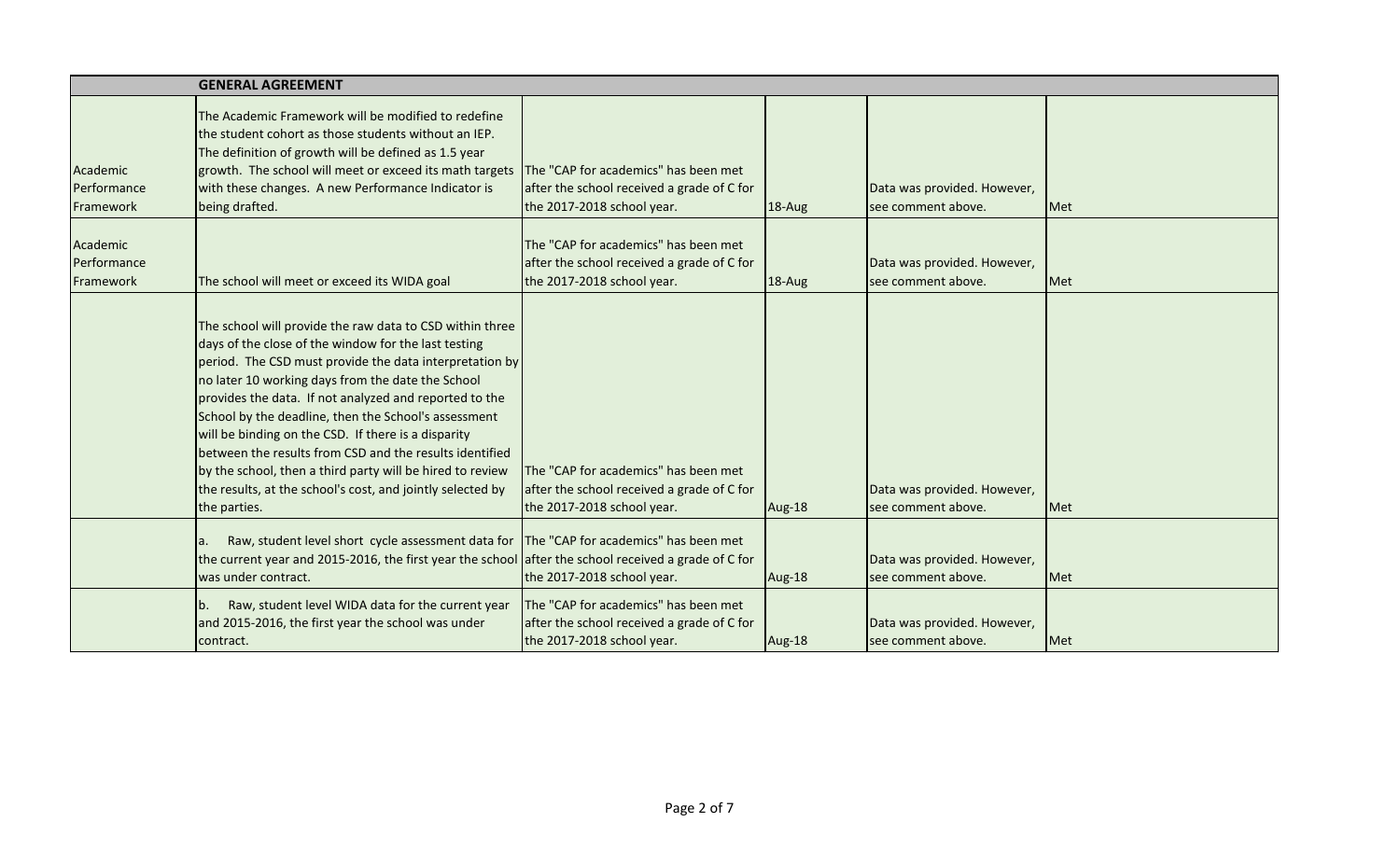| <b>GENERAL AGREEMENT</b>                                                                                                                                                                                                                                                                                                                                                                                                                                                                                                                                                                                                                                                                                                                                                                                          |                                                                                                                                                                                                                                                                                                                                                                                                                                                                                                                                                            |                                                                    |                                                         |     |
|-------------------------------------------------------------------------------------------------------------------------------------------------------------------------------------------------------------------------------------------------------------------------------------------------------------------------------------------------------------------------------------------------------------------------------------------------------------------------------------------------------------------------------------------------------------------------------------------------------------------------------------------------------------------------------------------------------------------------------------------------------------------------------------------------------------------|------------------------------------------------------------------------------------------------------------------------------------------------------------------------------------------------------------------------------------------------------------------------------------------------------------------------------------------------------------------------------------------------------------------------------------------------------------------------------------------------------------------------------------------------------------|--------------------------------------------------------------------|---------------------------------------------------------|-----|
| <b>ORGANIZATION GOALS</b>                                                                                                                                                                                                                                                                                                                                                                                                                                                                                                                                                                                                                                                                                                                                                                                         |                                                                                                                                                                                                                                                                                                                                                                                                                                                                                                                                                            |                                                                    |                                                         |     |
| 1. The principal must seek out leadership development<br>opportunities and, on a quarterly basis, report on his<br>attempts to find and participate in such programs to the approval of the list and ask that these<br>PEC. In addition, we strongly recommend the principal<br>apply for Principals Pursuing Excellence at the next                                                                                                                                                                                                                                                                                                                                                                                                                                                                              | The principal will present proposed<br>training to PEC by the date required to<br>submit documents to the PEC for its<br>October meeting. PEC will<br>approve/modify the plan for the year at<br>October meeting. The principal may<br>provide proof of trainings taken from the<br>date of the CAP up to the date of<br>training count towards the plan. The<br>proof of trainings completed will be                                                                                                                                                      |                                                                    | Title II application, MCREL<br>Certificate, packet, and |     |
| 0 available opportunity.                                                                                                                                                                                                                                                                                                                                                                                                                                                                                                                                                                                                                                                                                                                                                                                          | provided to the PEC in April, 2018.                                                                                                                                                                                                                                                                                                                                                                                                                                                                                                                        | $Oct-17$                                                           | agenda                                                  | Met |
| 2. "Beginning fiscal year" (FY) 18 (as per Trascript, p.<br>208, line 23) The school must work with the Student<br>Achievement and School Turnaround Division to<br>implement the NMDASH improvement planning process<br>and after completing the planning must continue to<br>implement the 90-day planning, implementation and<br>monitoring process for the term of the contract or an<br>alternative continuous improvement program if the<br>school is not accepted into NMDASH. If an alternative<br>program is used, the school will provide a plan to the<br>PEC regarding how the alternative program will be rolled school's EPSS and any additional school<br>out and the details of such a plan.<br>Attend all available training from Student<br>a.<br>Achievement and School Turnaround Division on | It is the parties' intention that NMDASH,<br>and its resources, will be used as the<br>primary tool for the turnaround of the<br>school. If additional needs are identified<br>during the process, then the school will<br>look first to the Student Achievement and<br>School Turnaround Division to support or<br>identify how the issue of concern will be<br>addressed. Any plan developed through<br>this process will be presented to the PEC<br>for approval. To the greatest extent<br>allowable, the NMDASH will replace the<br>improvement plan. | October 2017<br>and January<br>2018<br>October 2017<br>and January | Sign-in sheet for trainings and<br>NM Dash portal       | Met |
| implementing NMDASH.                                                                                                                                                                                                                                                                                                                                                                                                                                                                                                                                                                                                                                                                                                                                                                                              |                                                                                                                                                                                                                                                                                                                                                                                                                                                                                                                                                            | 2018                                                               | Sign-in sheets                                          | Met |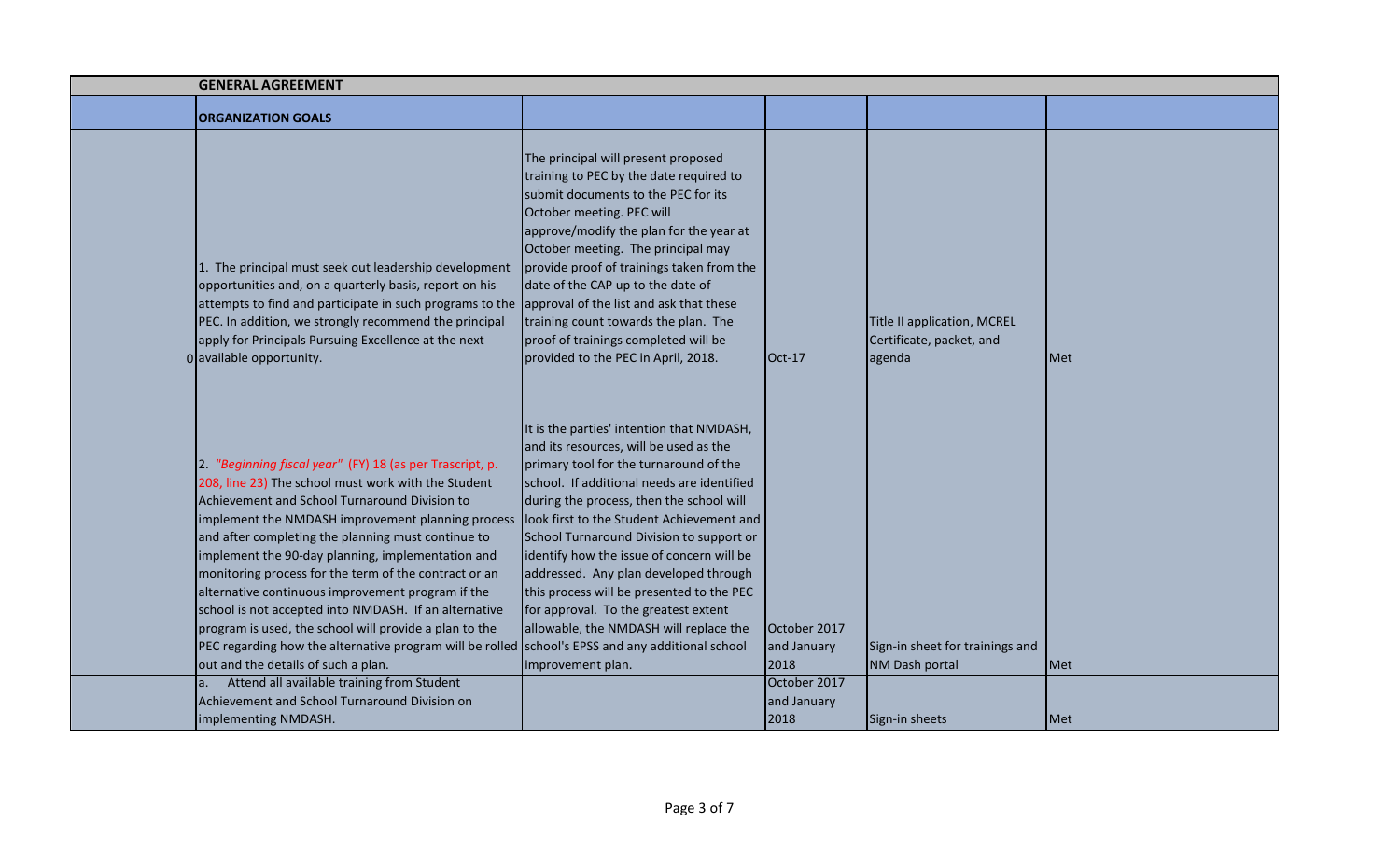| <b>GENERAL AGREEMENT</b>                                                                                                                                                                                                                                                                                                                                                                                           |                                         |                                                                 |              |  |  |  |
|--------------------------------------------------------------------------------------------------------------------------------------------------------------------------------------------------------------------------------------------------------------------------------------------------------------------------------------------------------------------------------------------------------------------|-----------------------------------------|-----------------------------------------------------------------|--------------|--|--|--|
| Within this process identify specific adult action<br>lb.<br>steps to support the academic improvement for all<br>students.                                                                                                                                                                                                                                                                                        | October 2017<br>and January<br>2018     | 90-Day Plan                                                     | Met          |  |  |  |
| Utilize the NMDASH Online system to report<br>improvement planning and implementation after<br>completing the offline planning process.                                                                                                                                                                                                                                                                            | Ongoing                                 | NM DASH tool and<br>agenda/notes from team<br>meetings          | <b>I</b> Met |  |  |  |
| Seek input and feedback from the Student<br>Achievement and School Turnaround Division, as<br>available.                                                                                                                                                                                                                                                                                                           | dates: 8/14/17-<br>8/18/17<br>1/26/2018 | Monitoring tool feedback from<br><b>Priority Schools Bureau</b> | Met          |  |  |  |
| Demonstrate, during two annual site visits, which<br>١e.<br>will be conducted in October and January annually for<br>the term of the contract, the implementation of the<br>improvement plan through appropriate artifacts. Annual<br>site visits from the Turnaround Bureau and CSD will be-<br>coordinated to take place at the same time CSD will<br>6 attempt to coordinate the site visits to take place 7 at |                                         | Annual Report and 90-Day                                        |              |  |  |  |
| the same time(as per transcript p. 209, lines 5-7).                                                                                                                                                                                                                                                                                                                                                                | $Jan-18$                                | Plan                                                            | Met          |  |  |  |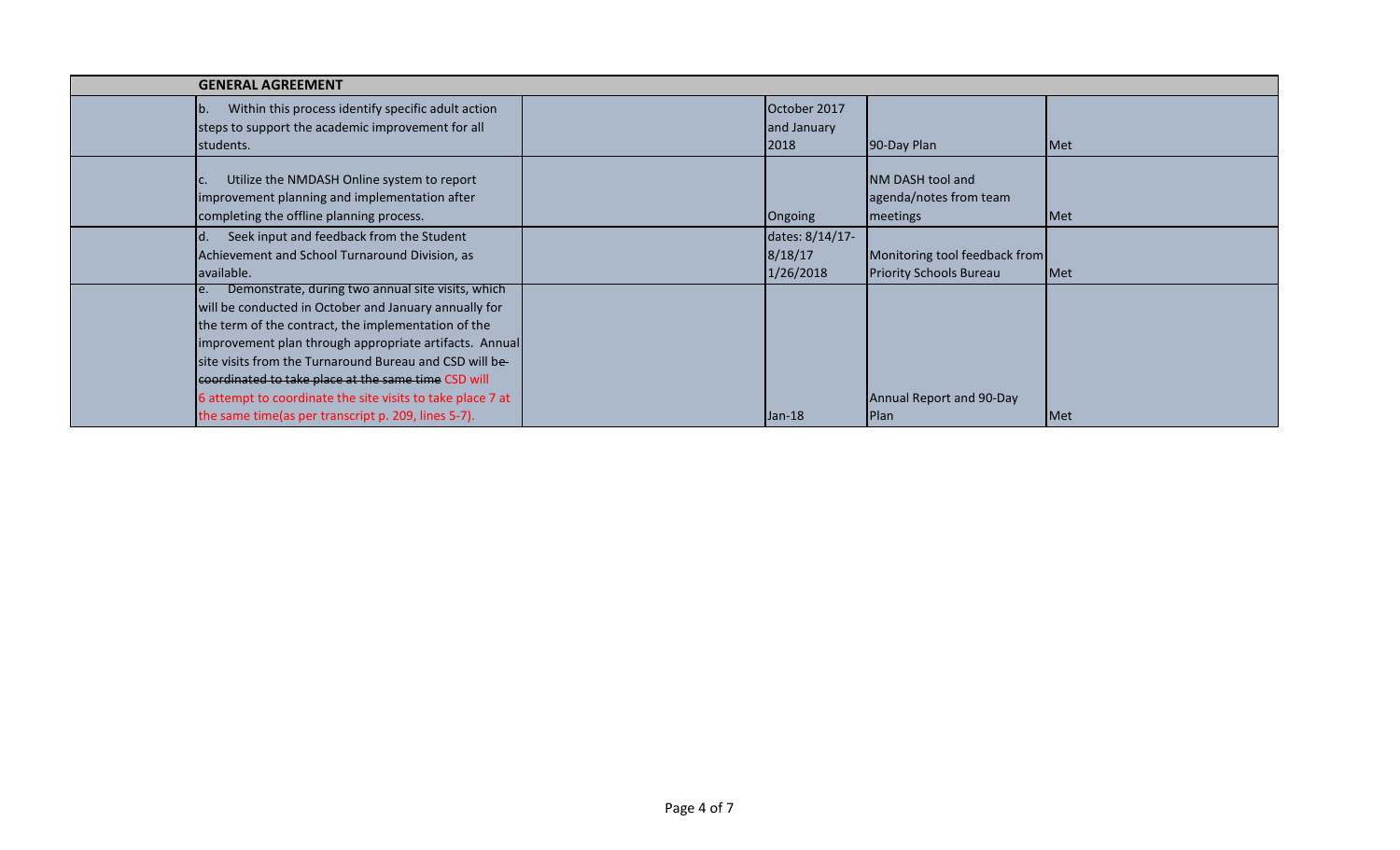| <b>GENERAL AGREEMENT</b>                                                                                                                                                                                                                                                                                                                                                                                                                |                                                                                                                                                                                                             |          |                      |                                                                                                                                                                                                                                                                                                                                                                                                                                                                                                                                                                                                                                                                                                                                                                                         |
|-----------------------------------------------------------------------------------------------------------------------------------------------------------------------------------------------------------------------------------------------------------------------------------------------------------------------------------------------------------------------------------------------------------------------------------------|-------------------------------------------------------------------------------------------------------------------------------------------------------------------------------------------------------------|----------|----------------------|-----------------------------------------------------------------------------------------------------------------------------------------------------------------------------------------------------------------------------------------------------------------------------------------------------------------------------------------------------------------------------------------------------------------------------------------------------------------------------------------------------------------------------------------------------------------------------------------------------------------------------------------------------------------------------------------------------------------------------------------------------------------------------------------|
| The school must provide clear evidence that its has<br>3.<br>not hired relatives of Analee Maestas or any of her<br>family within the required level of consanguinity defined cannot be fired except for cause. Ms.<br>by statute as employees or as contractors, other than<br>Raylyn Martinez. The governing body of the school must the school earning a salary set by the<br>make annual assurances of the same.                    | The School has disclosed that Raylyn<br>Martinez works at the school; is not<br>involved in finances, has tenure and<br>Martinez holds the position of teacher at<br>teacher's set pay scale at the school. | $Mar-18$ | Assurance letter     | The school affirmatively states that<br>Analee Maestas is not currently<br>involved in the school, that no other<br>family members other than Raylyn<br>Martinez work at the school and that<br>Raylyn Martinez will not be moved into<br>an administrative capacity for the term<br>of this CAP. It will affirmatively disclose<br>if Analee Maestas or any other person<br>related to her is a member of any<br>external foundation affiated with the<br>school. To the knowledge of the<br>leadership of the school, Ms. Maestas<br>has offered to tender her resignation on<br>the external foundation, which will be<br>accepted by the foundation when it<br>next meets and there is no member of<br>Ms. Maestas' family on any external<br>foundation affilated with the school. |
| The school must annually provide disclosures on<br>4.<br>the membership of any external foundation affiliated<br>with the school, and will meet this requirement through<br>an audit disclosure.                                                                                                                                                                                                                                        |                                                                                                                                                                                                             |          |                      |                                                                                                                                                                                                                                                                                                                                                                                                                                                                                                                                                                                                                                                                                                                                                                                         |
| Develop a rigorous governance recruitment and<br>5.<br>selection plan, which must be submitted to the PEC in<br>time for document submittal for the October PEC<br>meeting, in order to ensure future board members are<br>independent from the school leader and all school staff,<br>are properly vetted for previous professional or ethical<br>misconduct, and the possess the following professional<br>experience and skill sets: |                                                                                                                                                                                                             | Sep-17   | <b>LPELC GC Plan</b> | Met (5.a - 5.e)                                                                                                                                                                                                                                                                                                                                                                                                                                                                                                                                                                                                                                                                                                                                                                         |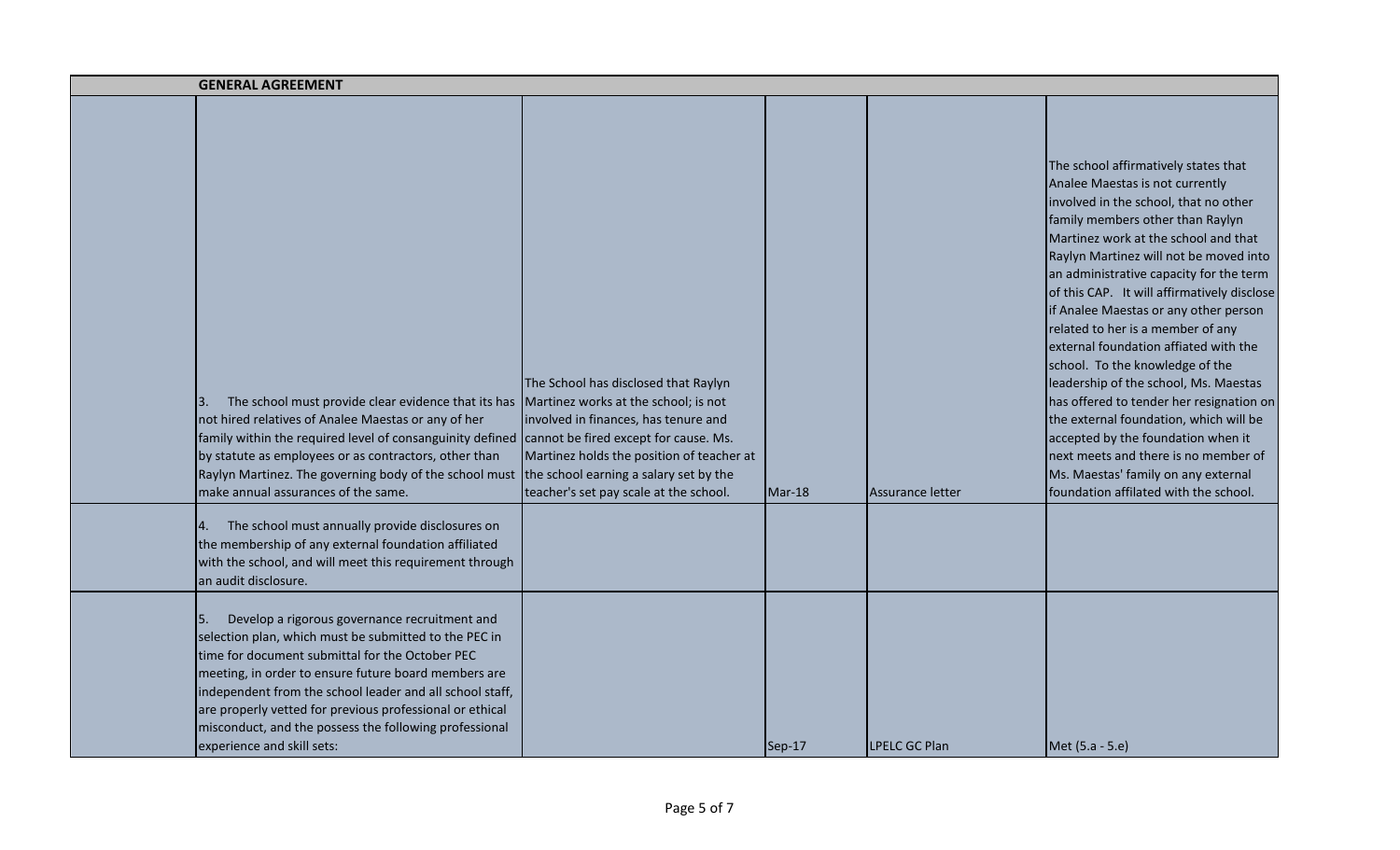| <b>GENERAL AGREEMENT</b>                                                                                                                                                                                                                                                                                                                                                                                                                                                                                                                                                                                                                                              |                     |           |                                                                                               |            |  |  |
|-----------------------------------------------------------------------------------------------------------------------------------------------------------------------------------------------------------------------------------------------------------------------------------------------------------------------------------------------------------------------------------------------------------------------------------------------------------------------------------------------------------------------------------------------------------------------------------------------------------------------------------------------------------------------|---------------------|-----------|-----------------------------------------------------------------------------------------------|------------|--|--|
| a.<br>Legal                                                                                                                                                                                                                                                                                                                                                                                                                                                                                                                                                                                                                                                           |                     | See Above | See Above                                                                                     | <b>Met</b> |  |  |
| Academic leadership<br>$\mathsf{b}$ .                                                                                                                                                                                                                                                                                                                                                                                                                                                                                                                                                                                                                                 |                     | See Above | See Above                                                                                     | Met        |  |  |
| Government finances and accounting                                                                                                                                                                                                                                                                                                                                                                                                                                                                                                                                                                                                                                    |                     | See Above | See Above                                                                                     | Met        |  |  |
| d.<br><b>Human Resources</b>                                                                                                                                                                                                                                                                                                                                                                                                                                                                                                                                                                                                                                          |                     | See Above | See Above                                                                                     | Met        |  |  |
| Non-profit management<br>e.                                                                                                                                                                                                                                                                                                                                                                                                                                                                                                                                                                                                                                           |                     | See Above | See Above                                                                                     | Met        |  |  |
| 6.<br>Revise school bylaws to establish appropriate board<br>membership terms and to reflect the new recruitment<br>and selection process. These revisions must be approved<br>by the governing counsel and must be submitted to the<br>PEC in time for document submittal for the October PEC<br>meeting.                                                                                                                                                                                                                                                                                                                                                            |                     | Oct-17    | <b>PEC minutes</b>                                                                            | Met        |  |  |
| All of the school's governing body members must<br>7.<br>complete a 2 day training (16 hours) provided by PED on Training conducted by Charter Schools<br>or before August 30.                                                                                                                                                                                                                                                                                                                                                                                                                                                                                        | Division leadership | Aug-17    | Observed                                                                                      | Met        |  |  |
| For at least the next two years, the school must<br>8.<br>contract to have a third party work with the board to<br>develop an evaluation tool and train the governing<br>board on how to appropriately evaluate the principal<br>and how to evaluate their own preformance. The<br>evaluation must address academic and financial<br>performance, governance, and leadership of both the<br>principal and the board. The external contractor must<br>be approved by the PEC. The contractor must be<br>approved by the governing counsel and that person's<br>credentials must be submitted to the PEC in time for<br>document submittal for the October PEC meeting. |                     | Oct-17    | PEC and LPELC council<br>minutes. Also observed<br>(process during GC meeting<br>spring 2018) | Met        |  |  |
| <b>FINANCIAL GOALS</b>                                                                                                                                                                                                                                                                                                                                                                                                                                                                                                                                                                                                                                                |                     |           |                                                                                               |            |  |  |